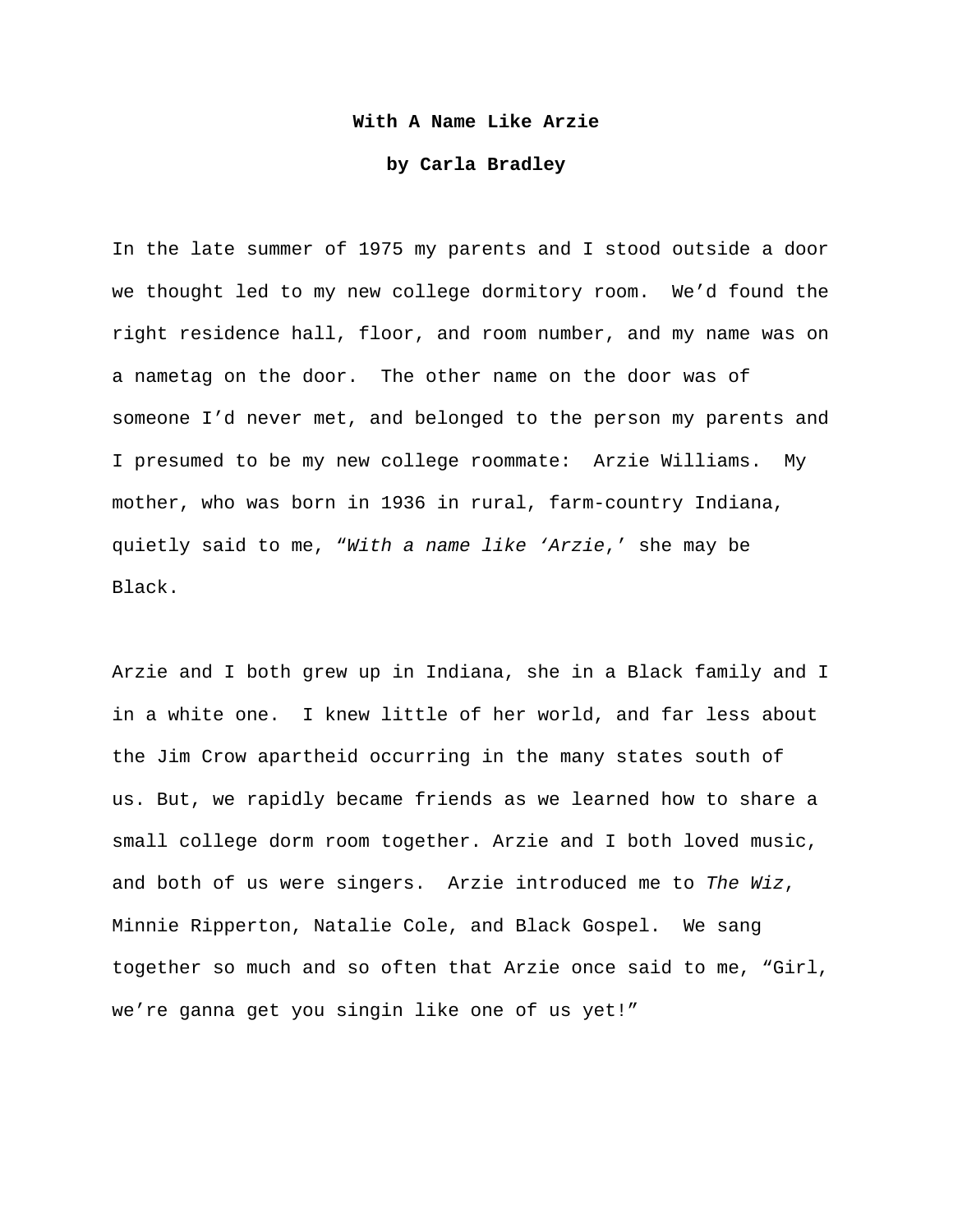In the months to come I learned to set aside the books long enough to watch how Arzie worked on her boyfriend Ricky's hair, plaiting it into braids, and then applying Afro Sheen and a stocking cap. There was an interesting lack of reciprocity in the ritual, and after Ricky left the room, Arzie would roll her own hair, put in the Afro Sheen, and cover her head with a scarf. Eventually she taught me how to do that for her, and then with infinite patience she would braid my waist-length hair into numerous small braids which produced the most amazingly wavy hair that has ever graced my head!

Even as our friendship grew, there were unwritten rules that quickly became apparent outside our dorm room. We simply didn't talk to each other. Arzie ate in the cafeteria with the other Black students; the energy of separation exuded from that table, and the no-fraternizing rules of the American North could be heard as the distant yet clear echo of the Jim Crow South. We lived together again for the first semester of our sophomore year, and then Arzie got mad at me for wearing too many of her clothes. Second semester, she moved in with a group of Black girls down the hallway who had rooms in a cluster together. Near the end of our second year in college, Arzie experienced an unplanned pregnancy and a miscarriage. She didn't feel well after the miscarriage and thought something was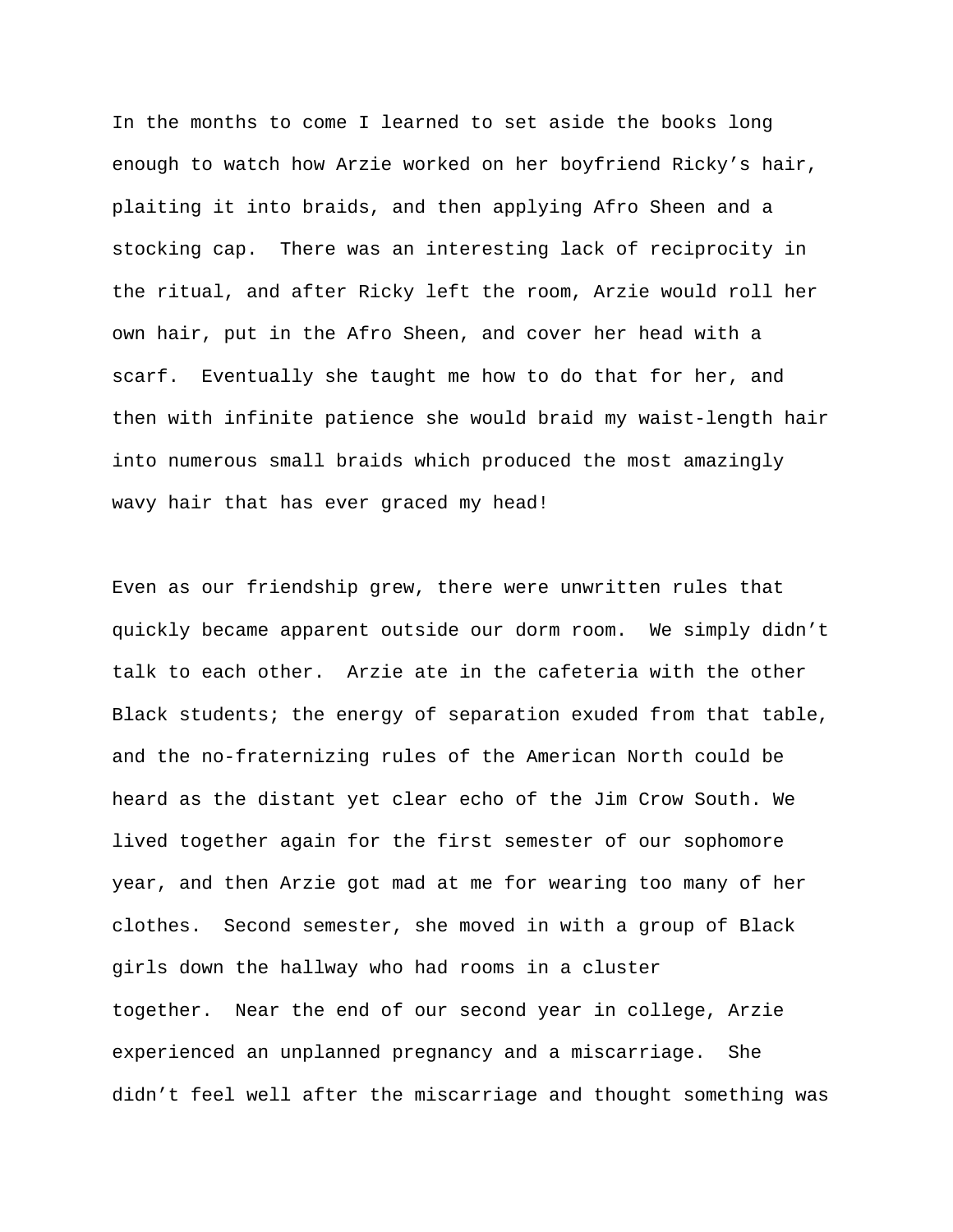wrong even though the white doctors at the Student Health Center assured her she was fine. Some weeks into the summer term, Arzie spontaneously passed the rest of the miscarried fetus while sitting on the toilet. Having nowhere else to go for health care, she went back to the Student Center, where she was again assured she was just fine despite what had happened.

Arzie didn't come back to college the fall we would both have been undergraduate juniors. We wrote each other from time to time, and I learned that Arzie eventually joined the Army, married, and had her first child. Sometime around 1982 or so, we wrote the last of our very sporadic letters before completely losing touch with each other.

And then so many decades passed! One night in 2015 while on Facebook, it occurred to me that *with a name like Arzie*, my old college roommate could possibly be found. Her picture and details of her life came up immediately when I searched her name. We soon had the first of many catch-up conversations via cell phone. By this time Arzie was almost 57, and I was almost 56. I invited her to come to Boulder, Colorado for her 57th birthday, and she accepted. The night she arrived I parked the car in the passenger pick-up lane at Denver International Airport and recognized her immediately. I waved and she opened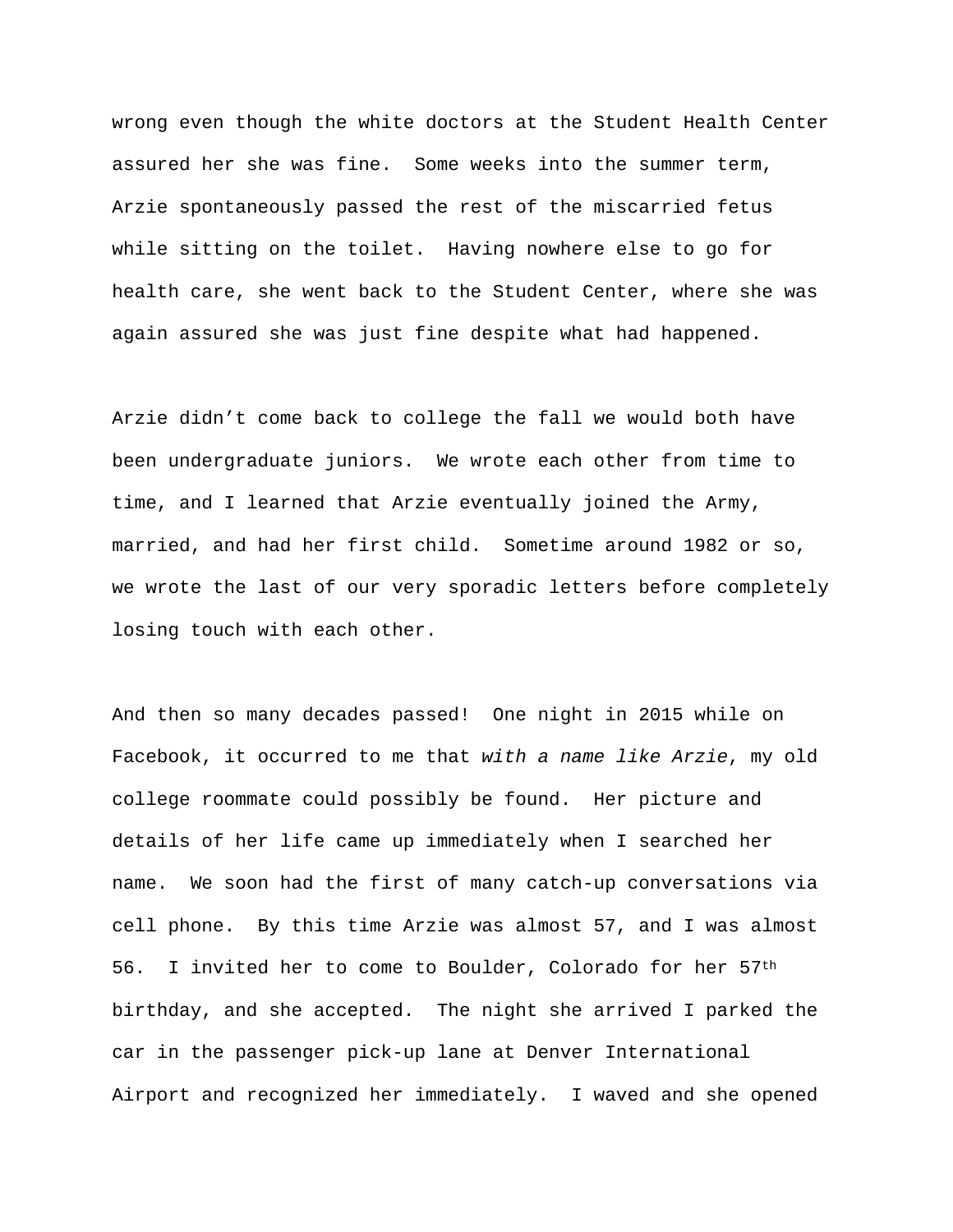the door saying, "Girl, you look just the same!" From that moment on, and for that week-end we were 17 and 18 years old again.

We celebrated Arzie's  $57<sup>th</sup>$  birthday with a cookout, where we subjected my Colorado friends to a very bad, impromptu rendition of the two of us singing "The Way We Were." We drove up into the Rocky Mountains and played in the snow. And we took a long day trip to the hot springs with the car roof window open, the Colorado sun pouring in, and the CD player cranked up as loud as it would go while we sang every song from *The Wiz* and from the one Michael Jackson CD I own! We talked for hours about the things that had happened in each of our lives during the 35 years we'd been out of touch. That week-end while we were 17 and 18 again, and for the first time in years and years, I loved someone with the full-hearted, unencumbered love of the 17-yearold little girl I once was.

Over the months that followed we spoke regularly by phone. Arzie returned to Indiana to help care for her ailing father and went through his death and funeral. After her relationship with her boyfriend deteriorated, Arzie moved in with a friend and started working the nightshift at one of the many hourly-wage jobs she'd had throughout her life. She began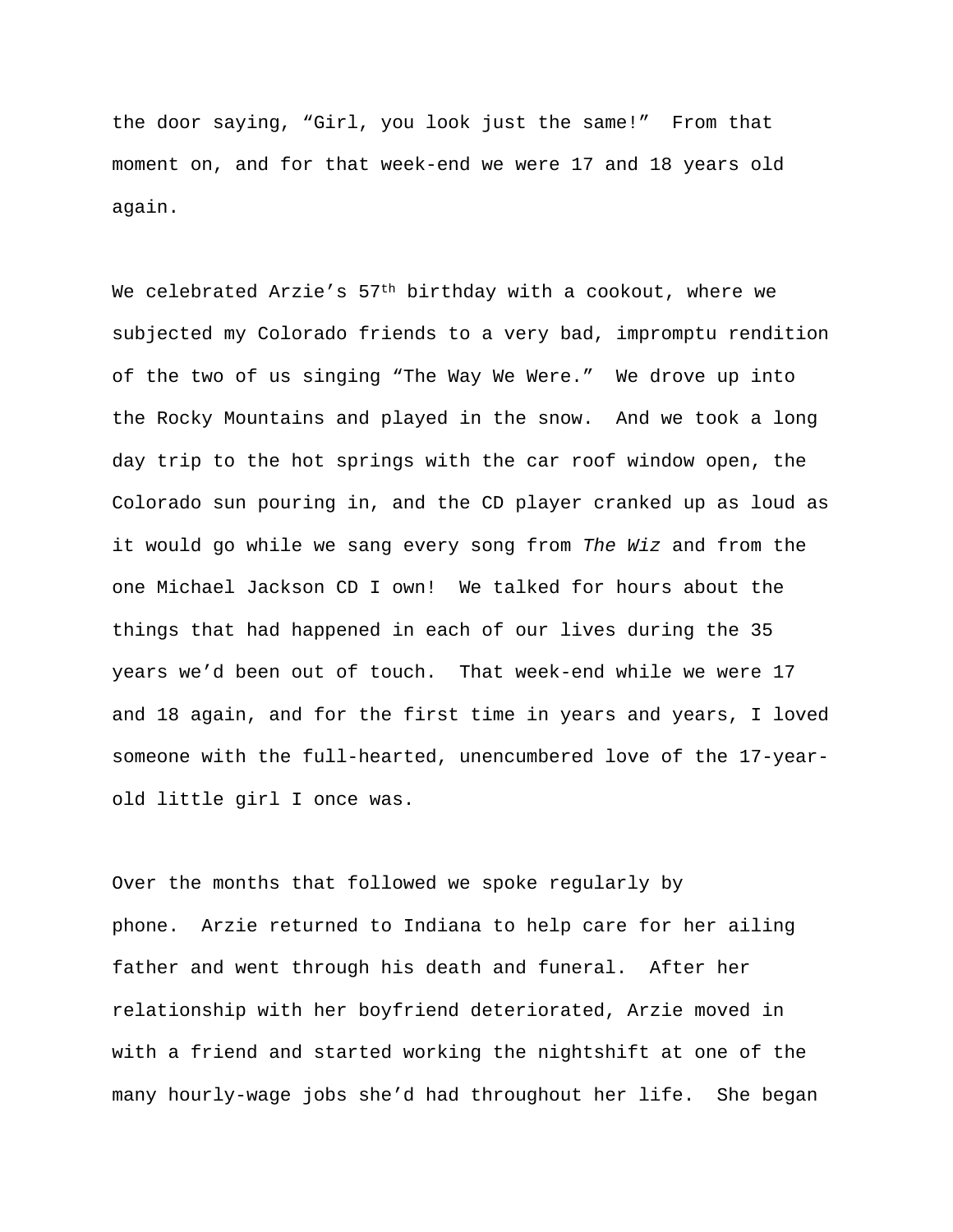complaining about feeling tired and experiencing abdominal pain, and she saw several doctors who told her she had a bladder infection. The pain continued, and she complained of the doctors not believing her and not working very hard to figure out what was happening. The pain continued but the job didn't, nor did the health insurance. Once she was able to access some level of medical care again, she was diagnosed with the same rapidly spreading cancer that had taken her father not long before.

Arzie's phone call to me telling me about her diagnosis came about a year before the one I received telling me about my own diagnosis. My call came at 4:45pm on a Friday afternoon. The voice on the other end of the line that Friday gave me some very unexpected news. Then on Monday morning the amazing health care system that is Kaiser Permanente in Colorado went into action, fighting on my behalf. Kaiser told me, "We're sorry this is happening to you, but we've discovered the situation at a point where we expect to be able to fully treat you. Yes, there's every reason to believe you'll live into your 90's like your grandparents. What's coming won't be pleasant, and you'll need to be strong as you go through this. But we've got this, and we'll take you to the other side of it."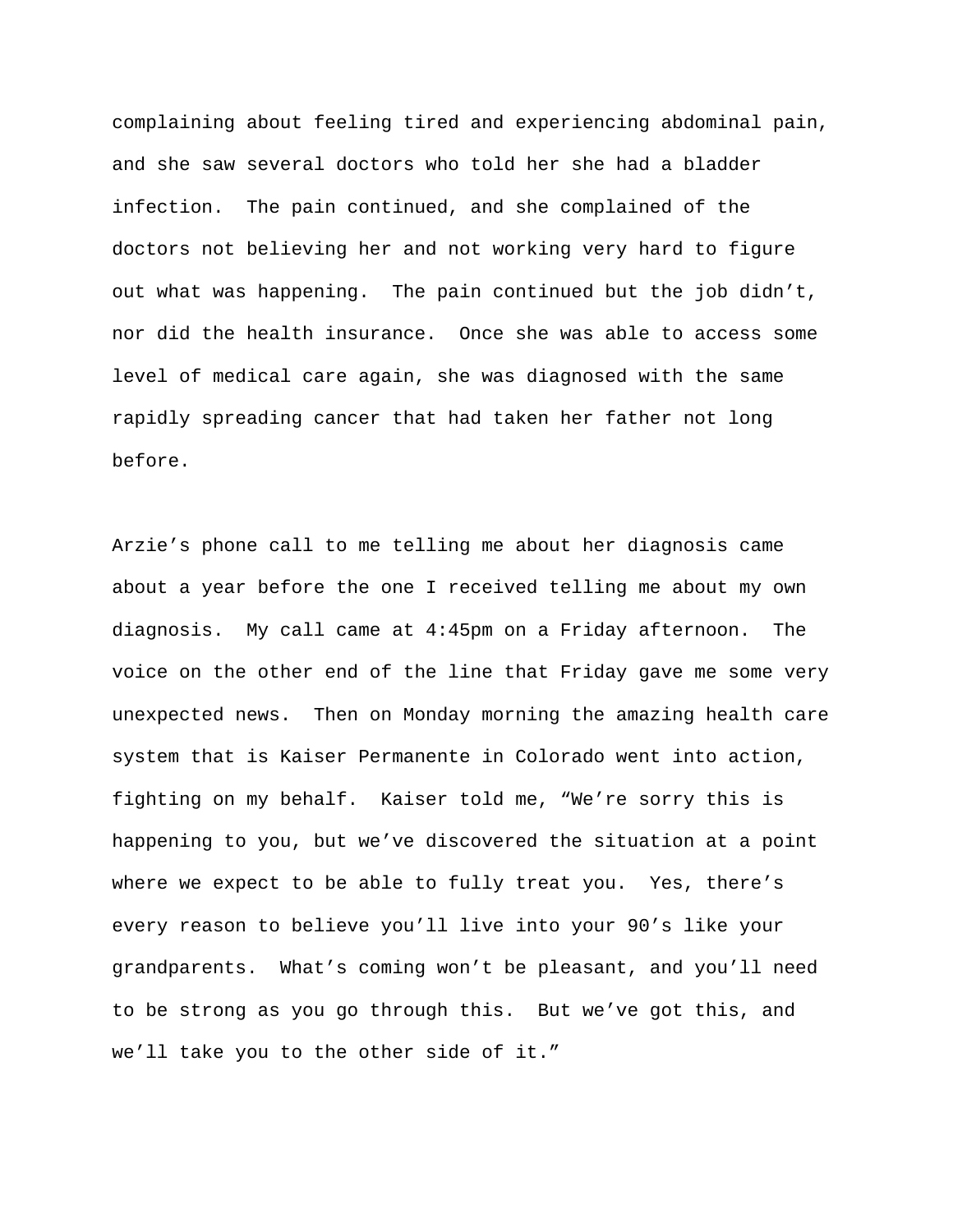I went through my own medical ordeal with a fair amount of stoicism—I wanted it that way because I agreed with Kaiser's advice that I needed to be strong to make a hard journey. There was plenty to cry about along the way: my mother saying through her tears, "I wish it was me;" my father's voice on the phone line choking up as he told me he loved me; my mother's hands on my shoulders at 5:45am the morning we were about to leave for the hospital in Denver, telling me, "You're in God's hands now;" my mother sleeping in the pull out window bed of my hospital room for four nights after the ordeal of the incredibly intense and delicate surgery Kaiser gave me to help me preserve my precious, precious life. When I think only of these tender scenes from my own life, I don't cry, at least not much. When I think about all the complex reasons why Arzie never saw her 60th birthday, but I was able to see mine, that's when I cry. When I think about how I received hundreds of thousands of dollars of medical care to preserve my life, and how my friend Arzie received a coffin, that's when I really cry.

Because *with a name like Arzie* there was no amazing health care system to add decades to your life. *With a name like Arzie* you might be able to finally receive a form of medical insurance that—once it's too late—will send you into hospice care for a few days while your minister mother stands beside your hospital